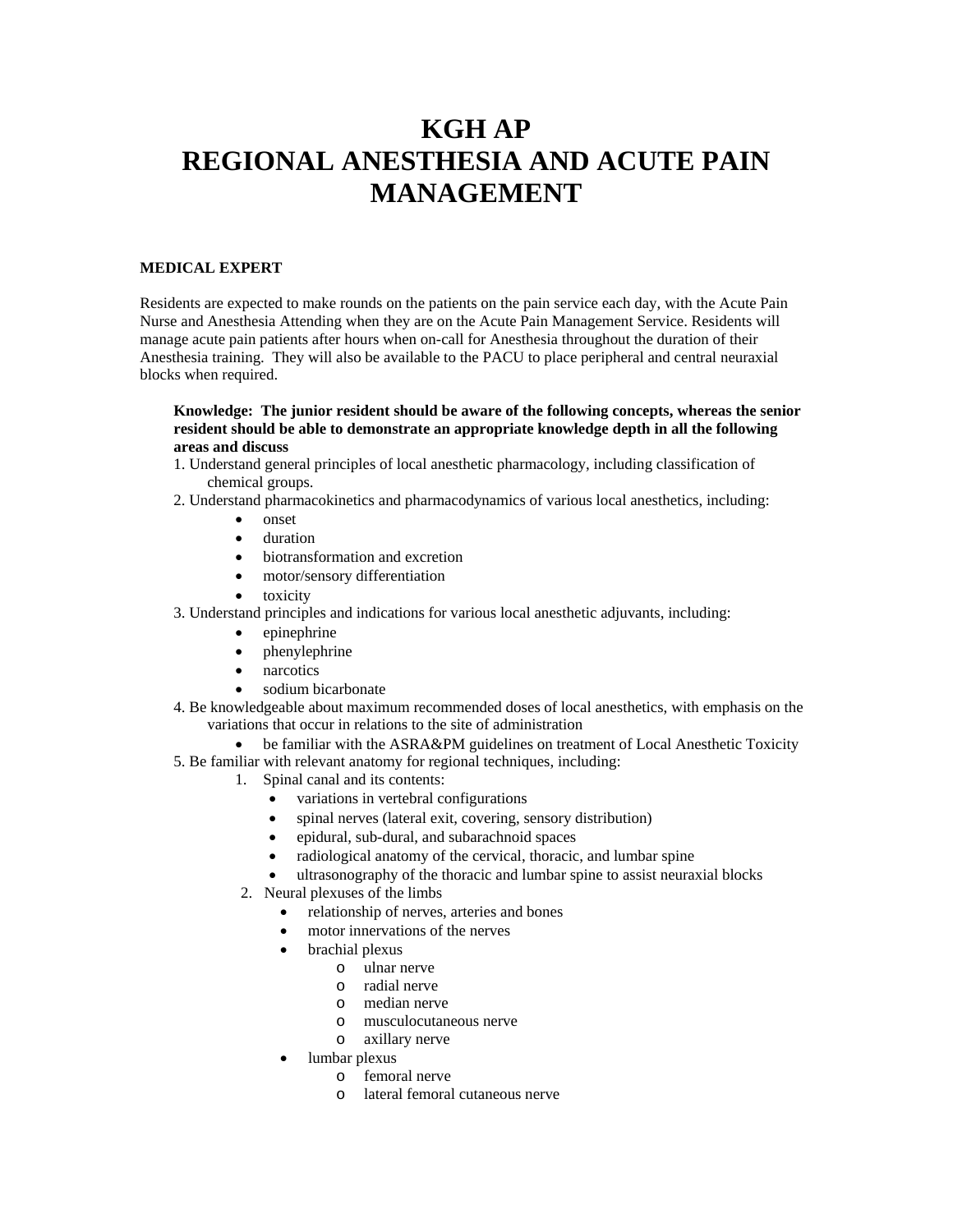- o obturator
- lumbosacral plexus
	- o sciatic nerve
	- o tibial nerve
	- o peroneal nerve
- somatic nerves of the trunk
	- o iliohypogastric nerve
	- o ilioinguinal nerve
	- o genitofemoral nerve
- intercostal nerve
- paravertebral nerve
- 6. Understand the principles of sedation for providing regional anesthetic procedures and be able to describe alternative techniques
- 7. Have a basic understanding of the principles of ultrasonography
- 8. Understand indications and contraindications to regional anesthetic techniques, including:
	- central neuraxial blocks
	- peripheral nerve blocks
	- IV regional anesthetic blocks
- 9. Understand the anatomy, pathophysiology and appropriate management of complications and side effects of regional anesthetic techniques, including:
	- local anesthetic complications
		- CNS toxicity
			- cardiac toxicity
			- allergy
			- preservatives
	- total spinal/epidural anesthesia, sub-dural blocks
	- spinal and epidural hematoma, abscess
	- anterior spinal artery syndrome
	- post-dural puncture headache
	- pneumothorax
	- physiologic side effects
		- cardiovascular
		- respiratory phrenic nerve block, intercostal nerve block
	- perioperative nerve injury, including assessment of neurologic deficits
- 10. The resident will be able to describe the anatomy and physiology of pain pathways, the neuroendocrine response to acute pain and its effects of major organ systems.
- 11. The resident will have knowledge of the clinical pharmacology of medications used in treatment of acute pain, including:
	- i. Medications: opioids, local anesthetics, NSAIDS, alpha-2 agonists, NMDA antagonists
	- ii. Route of administration: oral, SC, IM, IV (including PCA) epidural, intrathecal
	- iii. Regional anesthesia techniques: neuraxial and peripheral nerve blocks (as outlined in the above objectives)
- 12. The resident will be able to outline the advantages of one pain relief delivery system over another, and give specific doses, rates and details of these delivery systems.
- 13. The resident will demonstrate knowledge of the policies which must be in place to safely and effectively treat acute pain, monitor its efficacy and promote safety within a multidisciplinary team.

## **Technical Skills: a junior resident is expected to perform these skills with assistance and constant supervision of the attending. The senior resident is expected to be able to independently perform these skills**

- 1. Be able to identify major nerves using the ultrasound
- 2. Use the ultrasound to facilitate placement of peripheral nerve blocks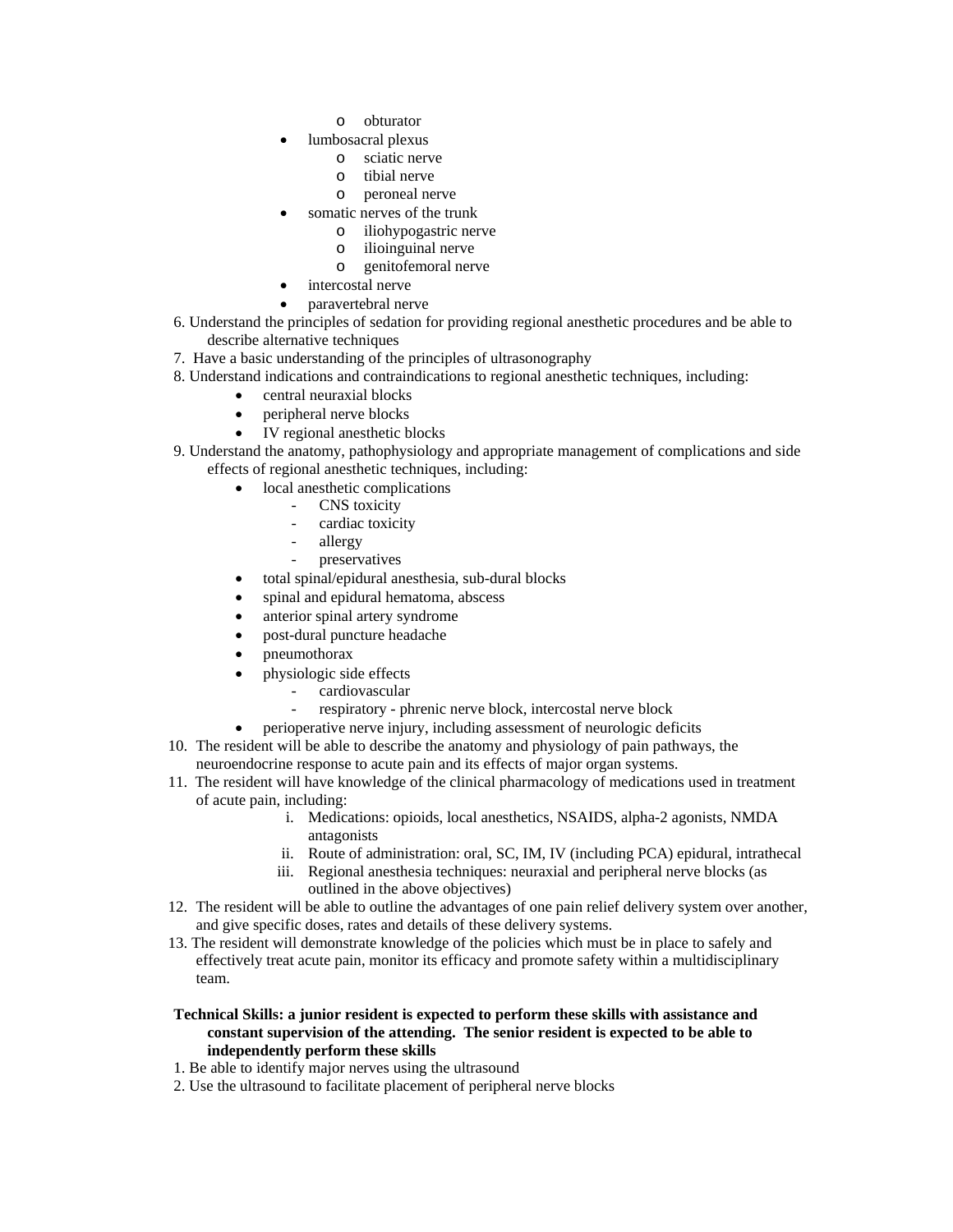- 3. Residents will be expected to be able to perform the following technical and knowledge-based skills pertinent to regional anesthesia:
	- Neuraxial blocks
		- Subarachnoid blocks
			- Epidural blocks
	- Paravertebral nerve blocks
	- Peripheral nerve blocks
		- Upper extremity blocks
			- axillary block
			- supraclavicular block
			- **infraclavicular block**
			- **interscalene block**<br>**intravenous region**
			- intravenous regional anesthesia
		- Lower extremity blocks
			- femoral nerve block
			- saphenous nerve block
			- sciatic nerve block
			- **•** popliteal block
			- **ankle block**
- 4. The resident will describe and treat common and life threatening adverse reactions to medications used to treat acute pain.
- 5. The resident will know the pathophysiology and management of post-spinal headache, including the indications for, and side effects of, an epidural blood patch.
	- The resident will have the skills and ability to perform an epidural blood patch

## **COMMUNICATOR**

- 1. Residents must demonstrate effective communication skills in dealing with patient's problems.
- 2. Residents must demonstrate respect and compassion, be able to communicate that the patient's problems have been understood, and describe options, side effects and complications of therapy in a manner such that the patient can make an informed decision regarding treatment
- 3. For the patient's families, the resident must be able to accurately provide information on each patient's condition, and the prognosis for the treatment. The resident must demonstrate an ability to make decisions and when the family must be relied upon for substitute decision-making when the patient is incapable of deciding for himself or herself.
- 4. The resident must be able to interact with other physicians caring for the patient in a respectful and professional manner
- 5. The resident must be able to effectively communicate with nursing and other paramedical personnel in a manner that ensures the best possible care for the patient

## **COLLABORATOR**

- 1. Residents must demonstrate a professional attitude and competent manner when acting as a consultant as well as be able to consult other disciplines when appropriate. This entails an implicit knowledge of his/her own limitations and those of one's colleagues.
- 2. Residents must involve the attending anesthesiologist in the room and the surgeon in all decisions pertaining to a patient's post operative analgesia management plans

## **MANAGER**

- 1. The resident should demonstrate responsibility in providing consultations in a timely manner.
- 2. The resident should be aware of the cost of various treatment modalities and the necessity of allocating resources appropriately.
- 3. The resident should be aware of the monitoring requirements of various regional techniques according the CAS guidelines.